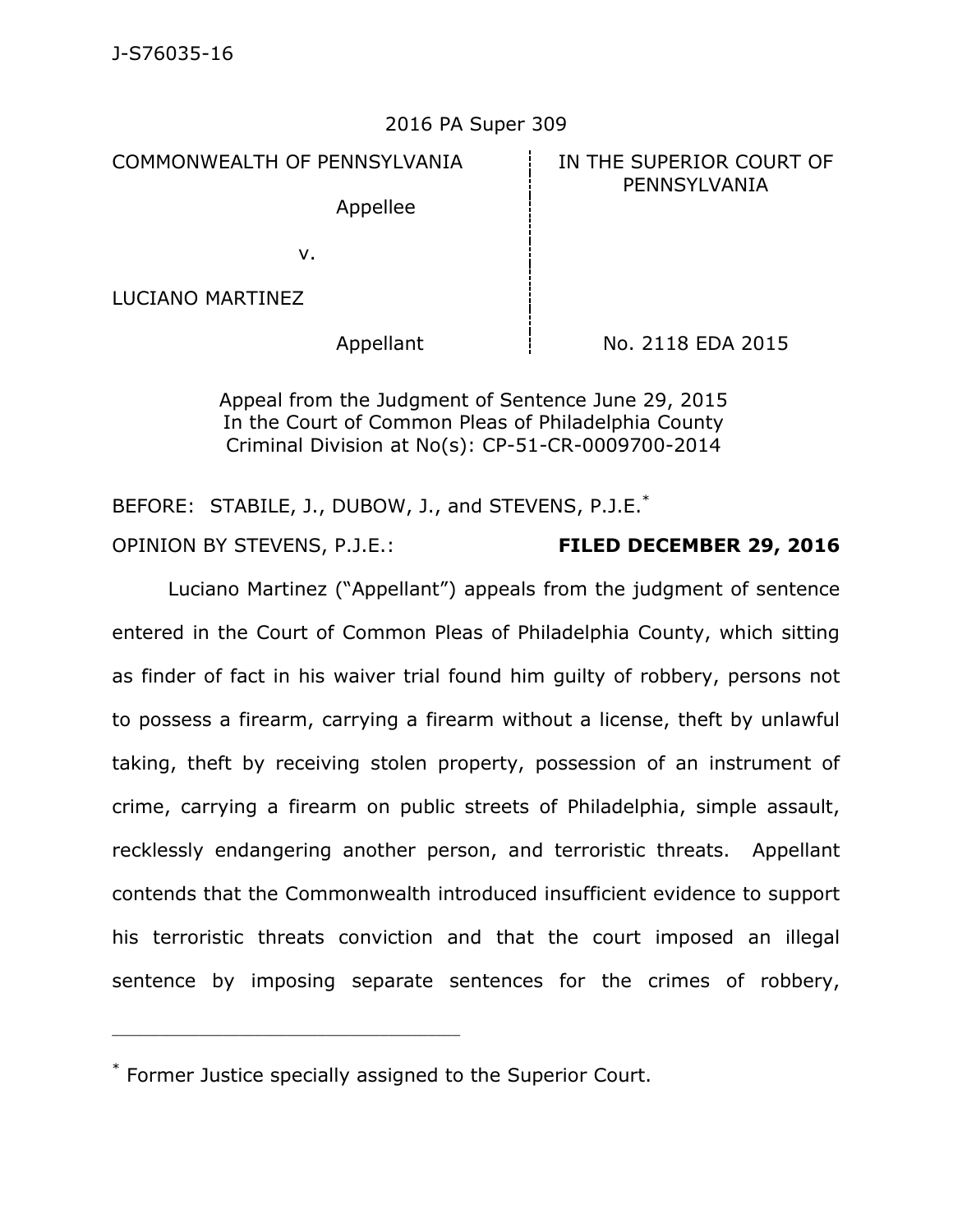terroristic threats, simple assault, and recklessly endangering another

person. We affirm in part and reverse in part.

The trial court aptly provides a pertinent factual history of the case as follows:

On August 8, 2014, at approximately 8:55 p.m., complainant and his friend[, who were on their way home to Bucks County from a contracting job, decided to stop at a] pizza restaurant located at the corner of Orthodox and Torresdale Streets in Philadelphia, PA. N.T., 2/24/15 at 19. Because the restaurant did not have a public restroom, complainant left the pizza restaurant and walked across the street to find a private location to relieve himself. *Id.* at 20. Complainant stopped in an alley next to a corner store located at 2033 Orthodox Street…. *Id.* at 19, 44.

Appellant approached complainant and asked [him] if he needed anything. *Id.* at 21. Complainant told appellant that he did not need anything from appellant and that he was in the alley "just looking for a place to go to the bathroom." *Id.* Appellant then asked complainant, "what do you got?" *Id.* at 22. Complainant told appellant that he "did not have anything." *Id.* At that moment, appellant pulled out a silver revolver and pressed it against complainant's cheek. *Id.* at 21-22. Appellant them slammed complainant against the hood of a nearby motor vehicle and rummaged through complainant's pockets. *Id.* at 22. Appellant took fifty dollars (\$50) and a cellular phone from complainant and ran away. *Id.* at 22-23.

Trial Court Opinion, filed 2/10/16, at 3-4.

Later that evening, police arrested Appellant and found him in possession of complainant's cell phone during a search incident to arrest, but they found neither complainant's money nor a handgun on either his person or at his residence. *Id.* at 33, 35, 37, 86. A February 4, 2015, bench trial resulted in convictions on all counts relating to Appellant's attack of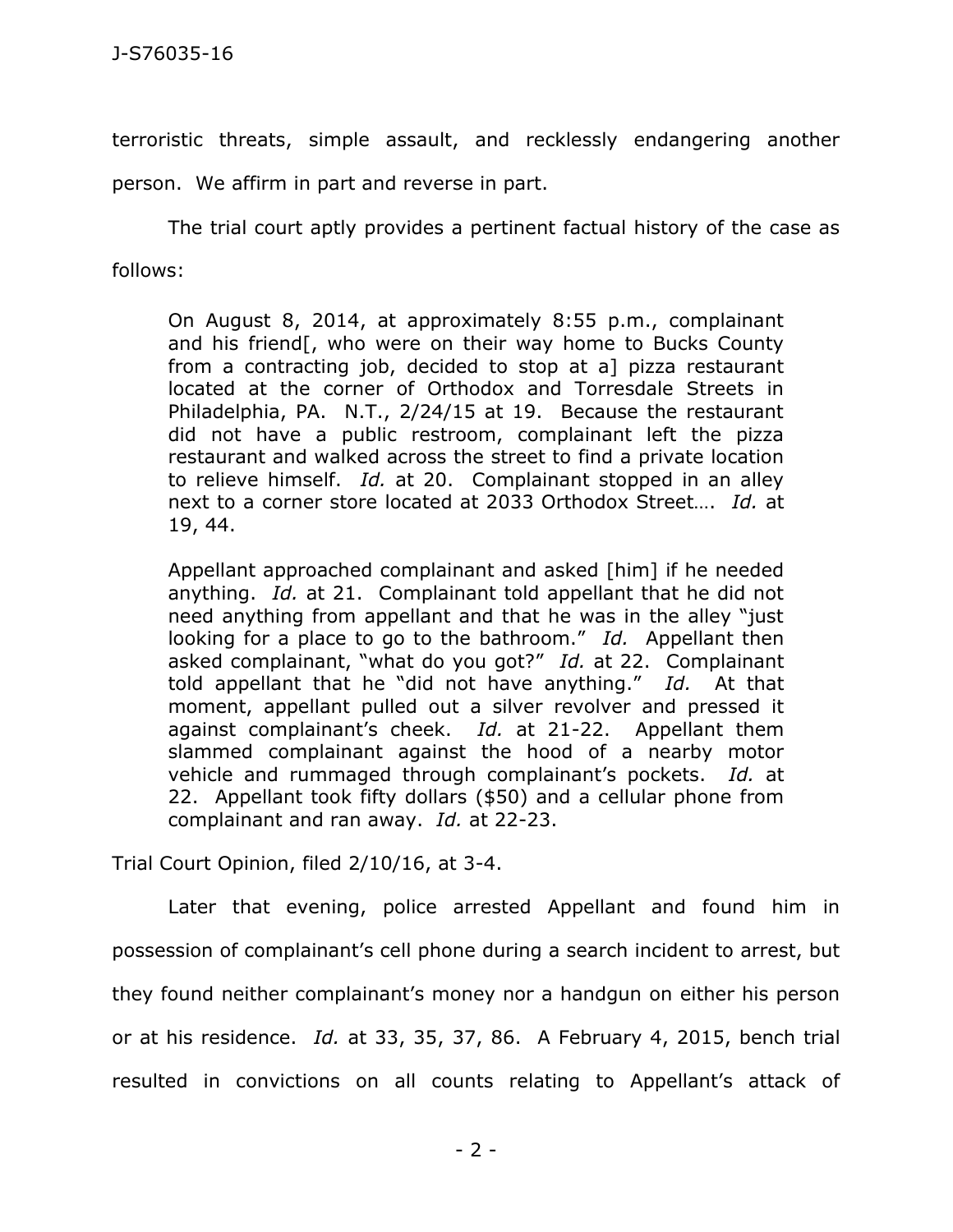complainant, and the court subsequently sentenced Appellant to a six to twelve year period of incarceration for robbery to which the following concurrent sentences were also imposed: four to eight years for possession of a firearm prohibited; two to four years for firearms not to be carried without license; nine to eighteen months for carrying firearms in public in Philadelphia; one to two years for possession of an instrument of crime; one to two years for terroristic threats; one to two years for simple assault; and one to two years for the reckless endangerment of another person. This timely appeal followed.

Appellant presents the following two questions for our review:

- 1. Was not the evidence insufficient to support appellant's conviction for terroristic threats where no verbal threats were uttered by appellant?
- 2. Did not the trial court err by imposing separate sentences for the crimes of robbery, terroristic threats, simple assault and recklessly endangering another person, where the latter three offenses each merged with robbery for purposes of sentencing, thereby resulting in an illegal sentence that must be vacated?

Appellant's brief at 3.

In his first issue, Appellant argues a conviction for terroristic threats may not be sustained solely on evidence that he uttered the question "what do you got?" moments before pointing a gun at complainant and robbing him. The statute requires the communication of a threat to commit a crime of violence with intent to terrorize, Appellant maintains, and the evidence at bar was devoid of any such communication. We disagree.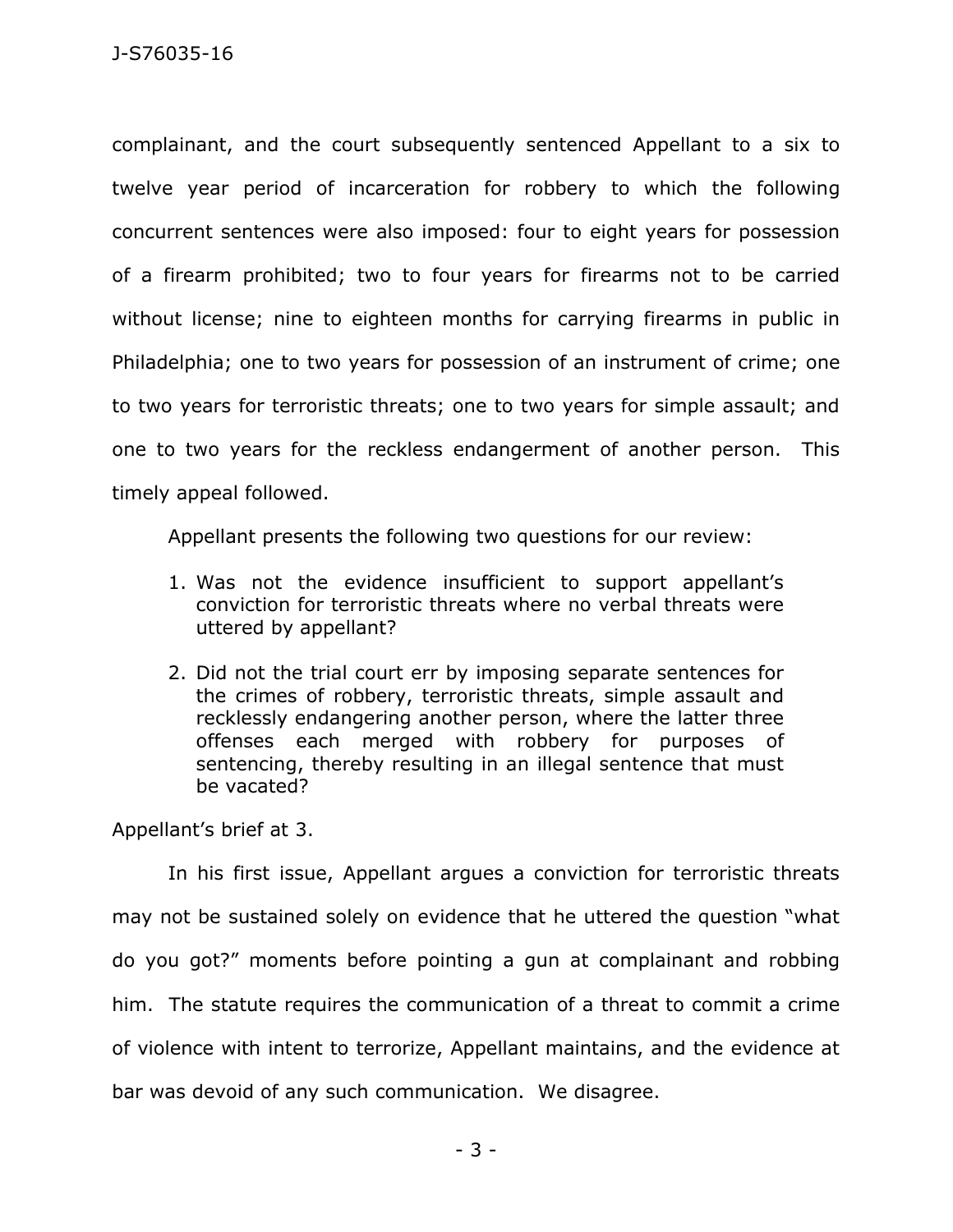When presented with a challenge to the sufficiency of the evidence, this court's well-settled standard of review is as follows:

In reviewing the sufficiency of the evidence, we must determine whether the evidence, and all reasonable inferences deducible therefrom, viewed in the light most favorable to the Commonwealth as verdict winner, are sufficient to establish all of the elements of the offenses beyond a reasonable doubt.

*In re L.A.,* 853 A.2d 388, 391 (Pa.Super. 2004) (citation omitted).

The crime of terroristic threats is committed when a person "communicates, either directly or indirectly, a threat to commit any crime of violence with intent to terrorize another." 18 Pa.C.S.A. § 2706(a)(1). An express or specific threat is not necessary to sustain a conviction for terroristic threats. *Commonwealth v. Reynolds*, 835 A.2d 720 (Pa.Super. 2003). Consequently, "[i]t is unnecessary for an individual to specifically articulate the crime of violence which he or she intends to commit where the type of crime may be inferred from the nature of the statement and the context and circumstances surrounding the utterance of the statement." *Commonwealth v. Sinnott*, 976 A.2d 1184, 1187-188 (Pa.Super. 2009) (quotations and citations omitted), *aff'd in part and rev'd in part*, 30 A.3d 1105 (Pa. 2011).

"[T]he harm sought to be prevented by the statute is the psychological distress that follows from an invasion of another's sense of personal security[,]" *In re B.R.,* 732 A.2d 633, 636 (Pa.Super. 1999). Nevertheless, whether the person threatened actually believes the threat will be carried out is irrelevant, as such a factor is not an element of the offense."

- 4 -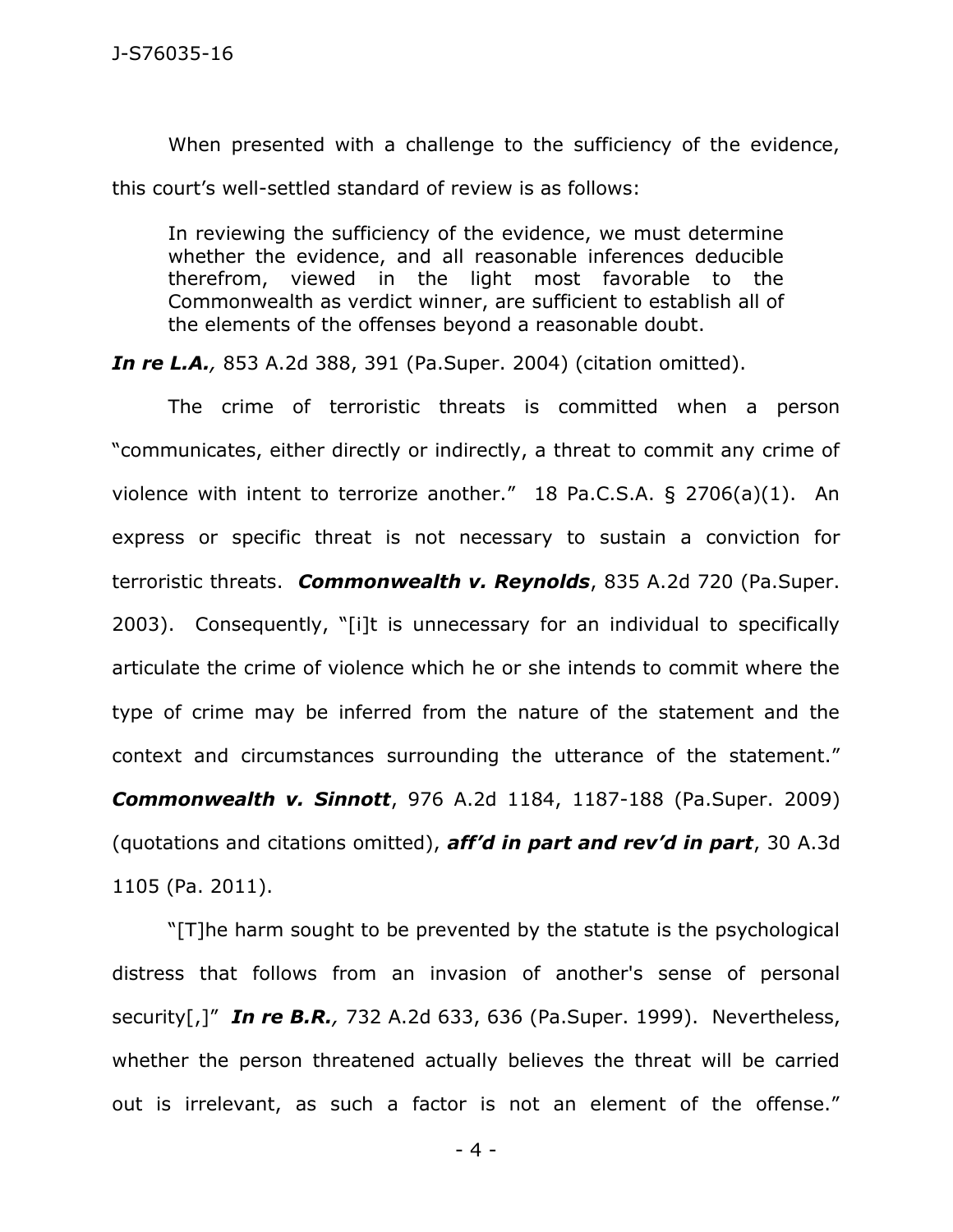*Commonwealth v. Reynolds,* 835 A.2d 720, 730 (Pa.Super. 2003)

(citation omitted).

The complainant provided the following pertinent testimony about his

encounter with Appellant:

**PROSECUTOR:** Approximately how far away was the defendant from you when you were having this conversation?

**COMPLAINANT:** No more than three feet.

**Q:** And you indicated that he came up and asked you what you needed?

**A:** Yes, ma'am.

**Q:** Did you know what he was talking about?

**A:** I had an idea of what he was talking about but it wasn't my purpose so I just said nothing. I'm just looking for a place to go to the bathroom.

**Q:** And when you told him you were looking for a place to go to the bathroom, tell His Honor exactly what he did.

**A:** That's when he proceeded to say, [']what do you got[?'] and I said [']I don't have anything['] and he pulled a gun out and he had slammed me up against the hood of a green car and started rumbling through my pocket, trying to get what I had.

\*\*\*

**Q:** And where was the gun in relation to you?

**A:** In my cheek – my right cheek.

N.T. 2/24/15, at 21-22, 23.

Here, it is reasonable to infer from the totality of circumstances that Appellant's question, posed in a dark alley to complainant after he had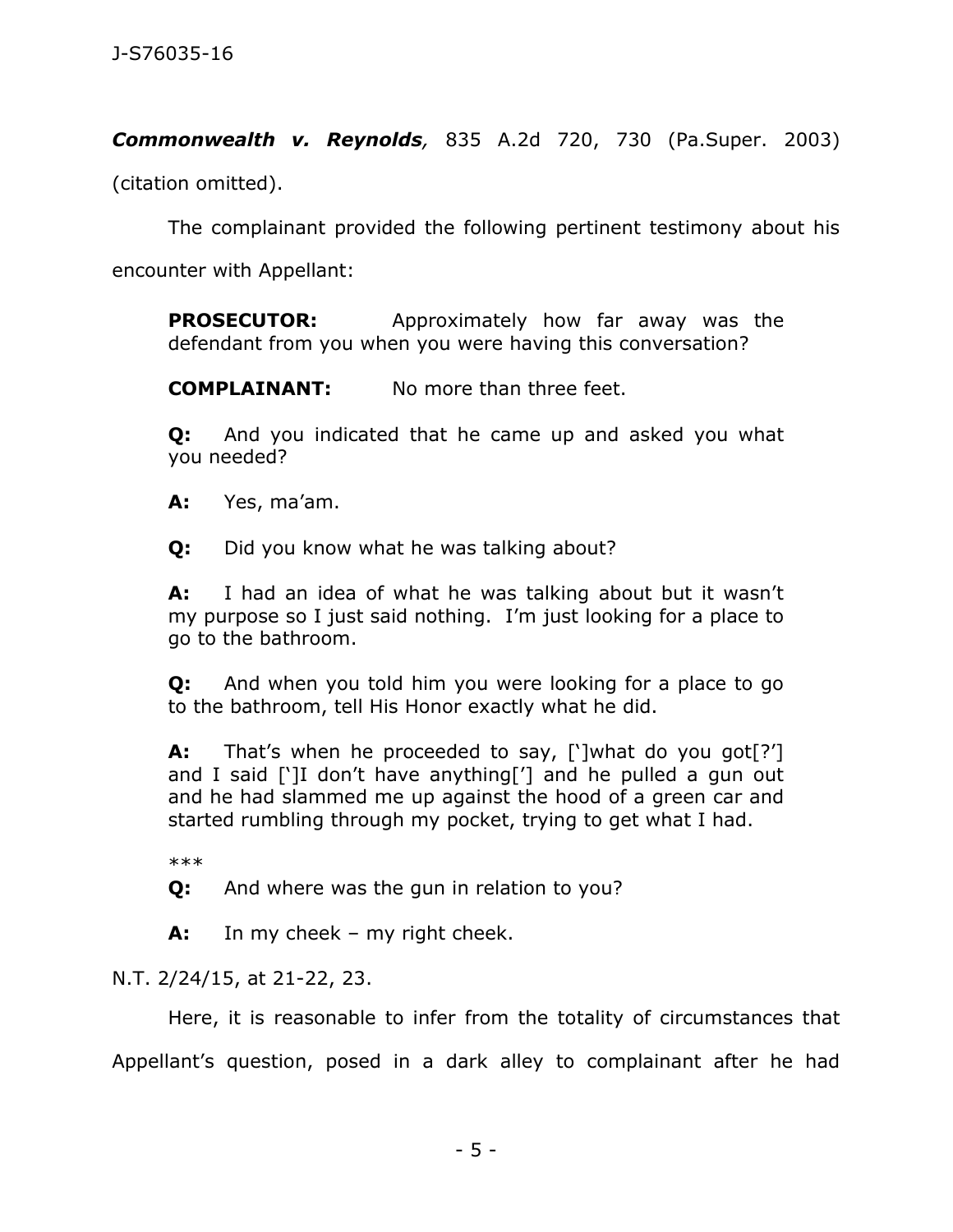already indicated he wished to be left alone, was intended both to serve notice that complainant would not be left alone and to place him in a resultant state of fear and submission. When complainant, instead, rebuffed him a second time, Appellant immediately acted on his implied threat of force by placing a gun against complainant's face to effectuate the robbery.<sup>1</sup> Accordingly, because evidence of Appellant's words and conduct established beyond a reasonable doubt a threat to commit a crime with the intent to terrorize his victim, we reject Appellant's challenge to the sufficiency of the evidence offered to prove terroristic threats were made.

In his remaining issue, Appellant argues that the imposition of separate sentences for the crimes of robbery, terroristic threats, simple assault, and recklessly endangering another person amounted to an illegal sentencing scheme, as the court was bound to merge the latter three crimes as lesser-included offenses of robbery. A claim that crimes should have merged for sentencing purposes raises a challenge to the legality of the

 $1$  It is of no moment that Appellant did not explicitly inform complainant of the nature of the crime he threatened to commit. The combination of Appellant's statements and actions taking place in a dark, secluded alley amounted to a threat to commit a crime of violence. *See Commonwealth v. Hudgens*, 582 A.2d 1352 (Pa.Super. 1990) (holding no need to inform victim of specific crime intended where nature of threat and surrounding circumstances allowed inference of threat to commit murder or aggravated assault); *Commonwealth v. White*, 335 A.2d 436 (Pa.Super. 1975) (holding threat to commit crime of rape proven by circumstances that defendant told victim he was "going to grab her" and proceeded to carry her to abandoned building, pinned her to wall, and lifted skirt before victim's cry for help prompted neighbor's assistance).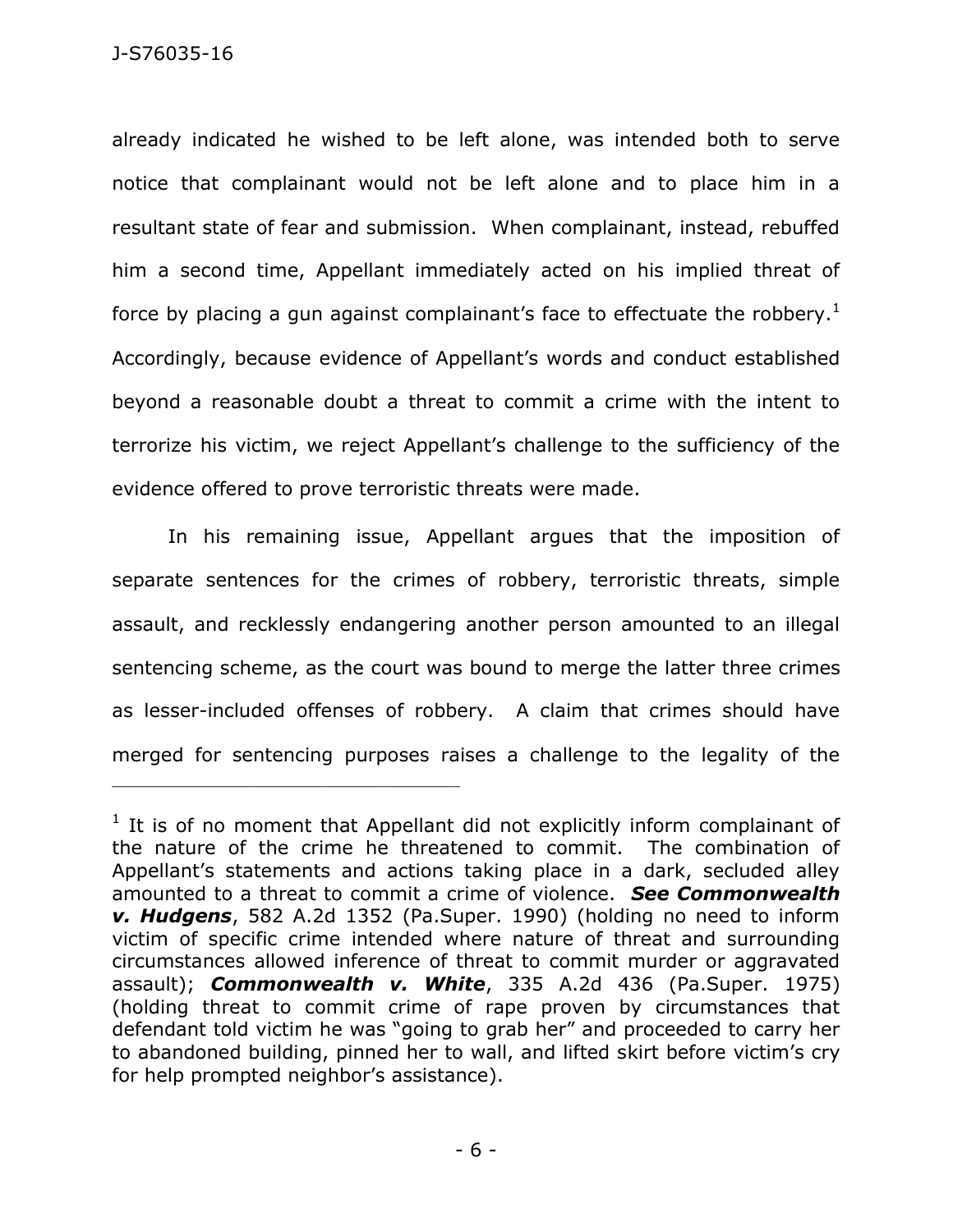sentence.<sup>2</sup> Therefore, our standard of review is *de novo* and our scope of

review is plenary." *Commonwealth v. Quintua,* 56 A.3d 399, 400

(Pa.Super. 2012).

Appellant was charged with and convicted of the following pertinent offenses under the Crimes Code:

### **§ 3701. Robbery**

### **(a) Offense defined.—**

(1) A person is guilty of robbery if, in the course of committing a theft, he:

...

(ii) threatens another with or intentionally puts him in fear of immediate serious bodily injury[;]

### **§ 2706. Terroristic threats**

\_\_\_\_\_\_\_\_\_\_\_\_\_\_\_\_\_\_\_\_\_\_\_\_\_\_\_\_\_\_\_\_\_\_\_\_\_\_\_\_\_\_\_\_

**(a) Offense defined.**—A person commits the crime of terroristic threats if the person communicates, either directly or indirectly, a threat to:

(1) commit any crime of violence with intent to terrorize another[;]

## **§ 2705. Recklessly endangering another person.**

 $2$  We note that this issue is raised for the first time in Appellant's Brief, as Appellant did not include it in his Pa.R.A.P.1925(b) Concise Statement of Errors Complained of on Appeal. However, issues regarding the legality of a sentence are non-waivable. *Commonwealth v. Dinoia,* 801 A.2d 1254, 1257 (Pa.Super. 2002). Accordingly, this Court may review Appellant's claim even though it has not been properly preserved.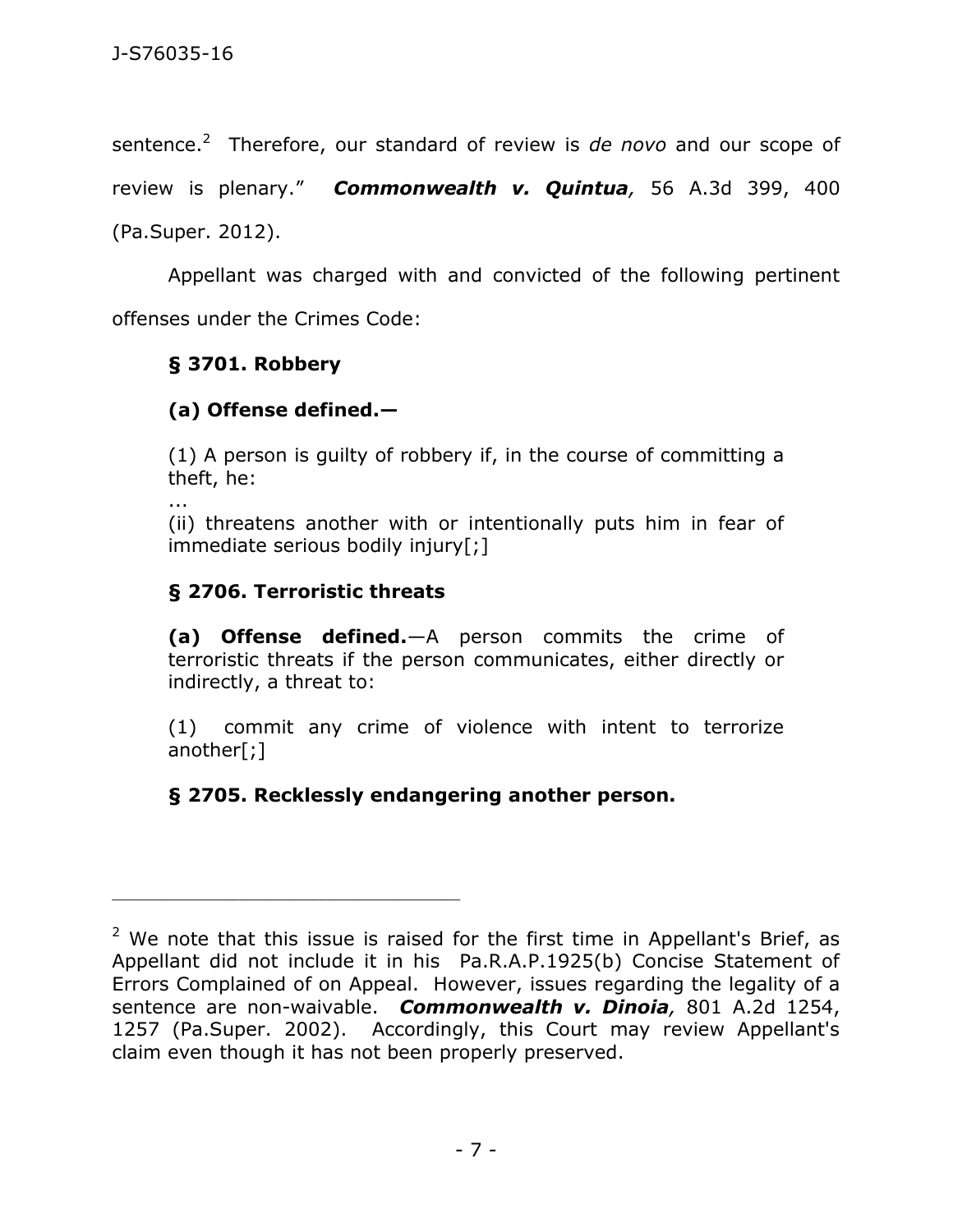A person commits a misdemeanor of the second degree if he recklessly engages in conduct which places or may place another person in danger of death or serious bodily injury[;] and

### **§ 2701. Simple Assault**

- **(a) Offense defined.** Except as provided under section 2702 (relating to aggravated assault), a person is guilty of assault if he:
- (1) attempts to cause or intentionally, knowingly or recklessly causes bodily injury to another.

18 Pa.C.S.A. §§ 3701(a)(1)(ii), 2706(a)(1), 2705, and 2701(a)(1).

Whether these offenses merge turns on Section 9765 of our

Sentencing Code, which provides:

#### **§ 9765. Merger of sentences**

No crimes shall merge for sentencing purposes unless the crimes arise from a single criminal act and all of the statutory elements of one offense are included in the statutory elements of the other offense. Where crimes merge for sentencing purposes, the court may sentence the defendant only on the higher graded offense.

42 Pa.C.S.A. § 9765.

"The statute's mandate is clear. It prohibits merger unless two distinct facts are present: 1) the crimes arise from a single criminal act; and 2) all of the statutory elements of one of the offenses are included in the statutory elements of the other." *Commonwealth v. Baldwin,* 985 A.2d 830, 833 (Pa. 2009). *Accord Commonwealth v. Wade,* 33 A.3d 108 (Pa.Super. 2011) (holding Section 9765 prohibits merger of sentences unless strict twopart test met).

When considering whether there is a single criminal act or multiple criminal acts, the question is not "whether there was a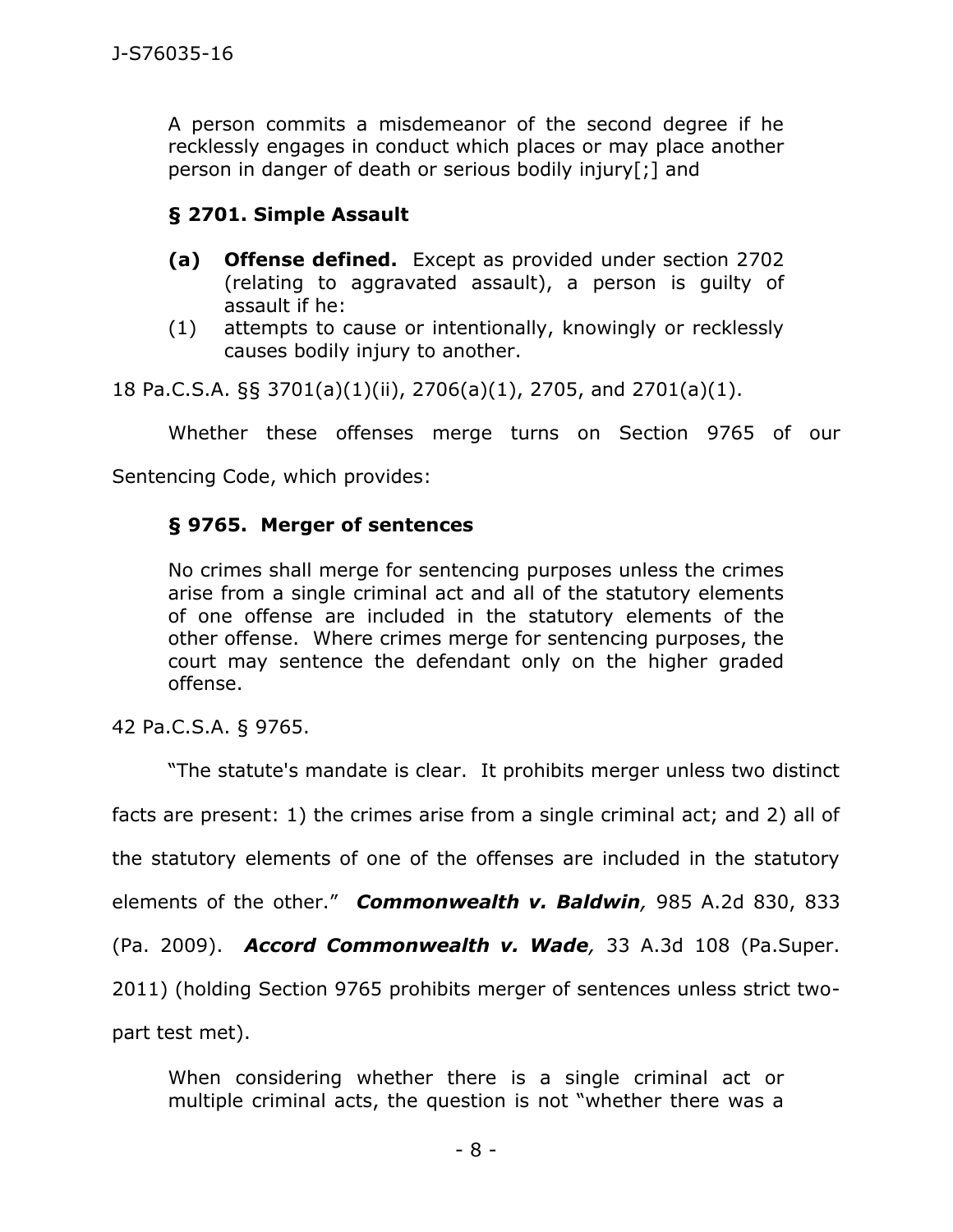'break in the chain' of criminal activity." The issue is whether "the actor commits multiple criminal acts beyond that which is necessary to establish the bare elements of the additional crime, then the actor will be guilty of multiple crimes which do not merge for sentencing purposes."

*Commonwealth v. Pettersen*, 49 A.3d 903, 912 (Pa.Super. 2012).

In determining whether two or more convictions arose from a single criminal act for purposes of sentencing, we must examine the charging documents filed by the Commonwealth. *Commonwealth v. Jenkins*, 96 A.3d 1055, 1060 (Pa.Super. 2014) (holding, consistent with our Supreme Court's jurisprudence, "We must determine whether [defendant's] actions . . . constituted a single criminal act, with reference to elements of the crime as charged by the Commonwealth.") (internal quotation marks and citation omitted).

In **Jenkins**, a three-judge panel agreed<sup>3</sup> that merger of robbery<sup>4</sup> and simple assault convictions was not applicable to the otherwise lesser and greater-included offenses<sup>5</sup> as charged in that case where the charging

 $3$  Though not joining the majority decision, Judge Strassburger concurred that the "convictions do not merge for sentencing purposes because they are not predicated upon 'a single criminal act.' 42 Pa.C.S. § 9765." *Id.* at 1064.

<sup>4</sup> The defendant in *Jenkins* was charged with robbery at 18 Pa.C.S. § 3701(a)(1)(iv), which proscribes inflicting bodily injury upon another or threatening another with or intentionally putting him in fear of immediate bodily injury during the course of a theft.

<sup>&</sup>lt;sup>5</sup> The panel agreed that, "[w]ere it the case that Jenkins' [sic] had been convicted of both simple assault and robbery upon the basis of a single *(Footnote Continued Next Page)*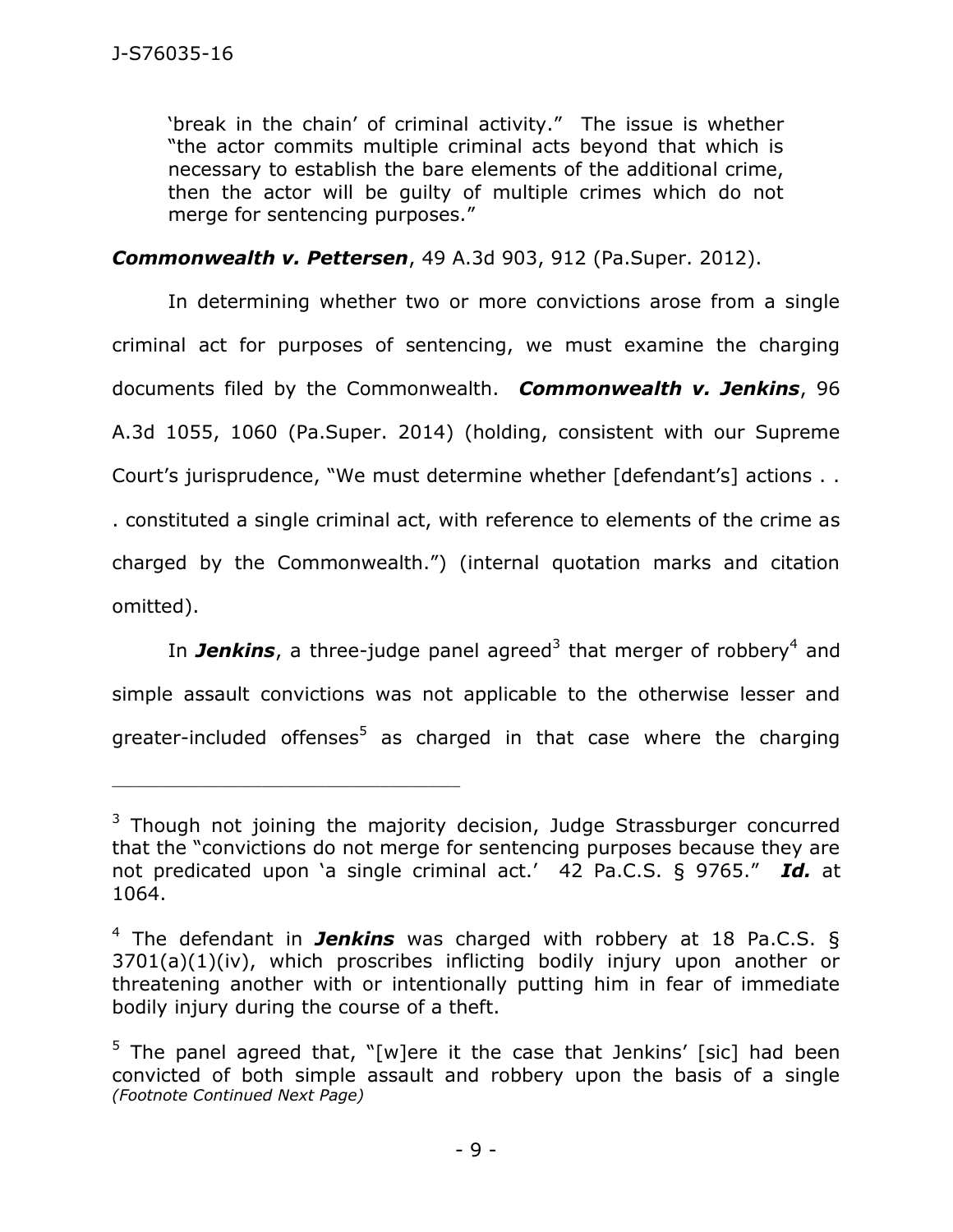documents and the victim's testimony listed an act in support of the robbery that was not included among the acts forming the basis for simple assault. Specifically, the bodily injury elements to both the robbery and simple assault charges were based on initial blows to the victim's face that put him to the ground. Only the robbery charge, however, was supported by additional evidence that defendant then placed his boot on the prostrate victim's face to restrain him, an act which the victim testified was both frightful and painful.

The panel observed that the events listed in the information and described by the victim at trial would, therefore, establish the bodily injury element of robbery without regard to the facts that supported the charge of simple assault. The panel reasoned:

"Had the Commonwealth listed only the assaultive conduct that formed the basis of the simple assault charge against Jenkins at the robbery charge, we would conclude that Jenkins did not commit "multiple criminal acts beyond that which is necessary to establish the bare elements of the additional crime.

\*\*\*

However, the Commonwealth's description of the conduct forming the basis of the robbery charge against Jenkins also included the Defendants' conduct in restraining Caracillo on the ground. Caracillo's testimony indicates that the Defendants restrained him by holding a foot to his head in a manner that exacerbated his existent facial injuries. N.T. at 100. This additional physical restraint caused Caracillo substantial pain. *Id.* These events would establish the "bodily injury" element of

*(Footnote Continued)* \_\_\_\_\_\_\_\_\_\_\_\_\_\_\_\_\_\_\_\_\_\_\_

criminal act, we would likely order Jenkins' resentencing because simple assault appears to be a lesser included offense of robbery." *Id.* at 1062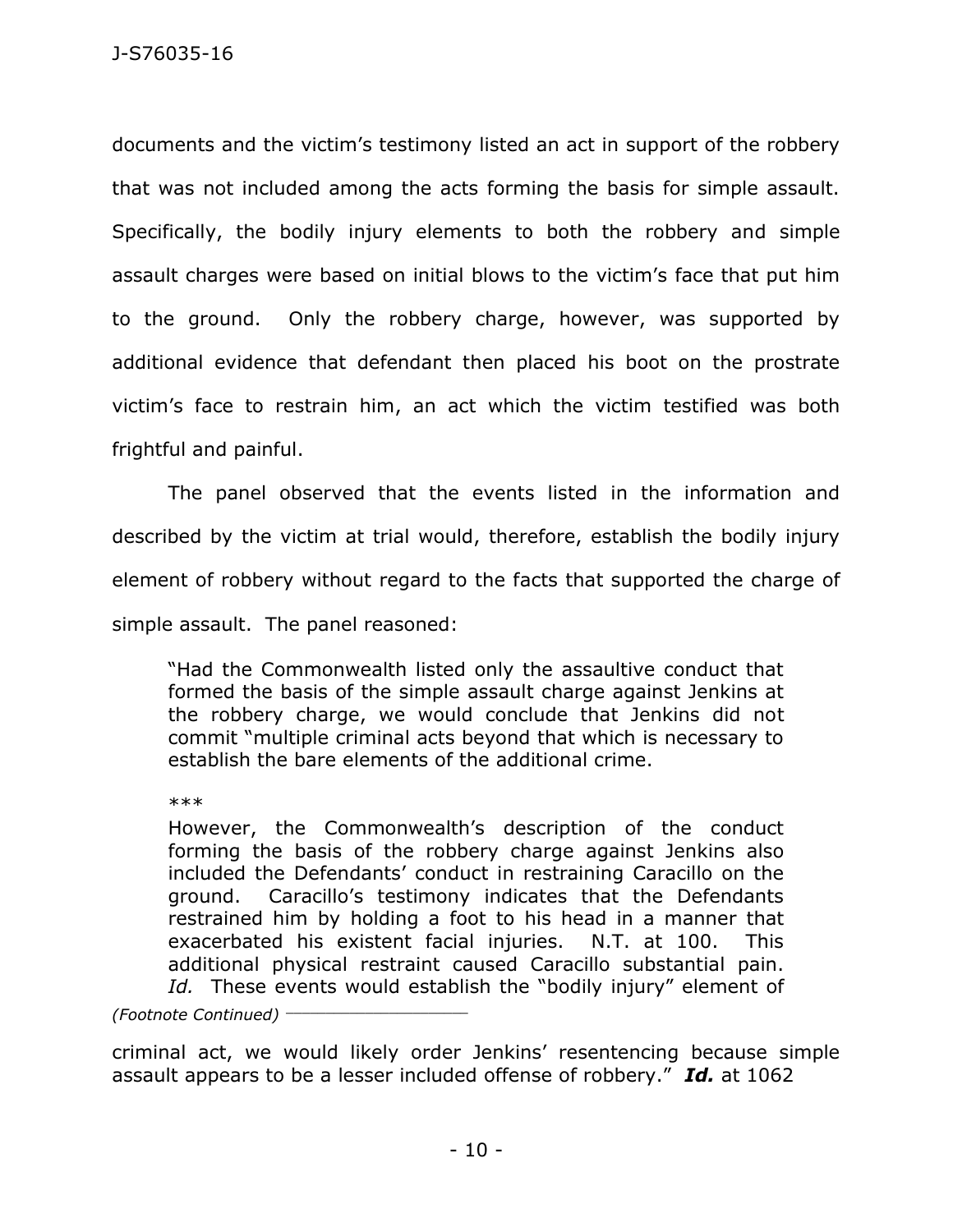robbery, even in the absence of the facts that established Jenkins' conviction for simple assault.

Id. at 1062. Accordingly, the panel concluded that the crimes were the result of multiple criminal acts precluding merger of the convictions for purposes of sentencing.

Our recent decision in *Commonwealth v. Kimmel*, 125 A.3d 1272 (Pa.Super. (2015)) (*en banc*), concluded that the dictates of *Jenkins* were satisfied where the criminal complaint and information set forth generic charges of DUI and felony fleeing, while the affidavit of probable cause supplied the factual narrative of Appellant's DUI stop and subsequent flightby-vehicle from the scene of the stop. *Id.* at 1276-77. Viewing these documents as a whole and understanding them to delineate separate criminal acts, which were later reflected in the trial testimony, *see Id.* at 1276, the majority held that the Commonwealth established the factual predicates to avoid merger pursuant to *Jenkins*. 6

*(Footnote Continued Next Page)*

 $6$  Concurring in the result, Judge Olson departed from the majority's reasoning that other records could supply the factual account necessary to discern that charges were based on separate criminal acts:

The information charged generically that [defendant] committed DUI and fleeing, without specifying when the crimes occurred. However, it is clear that Appellant's post-stop actions constituted both a DUI (because Appellant operated his vehicle while intoxicated) and fleeing (because Appellant departed from a signaled police detention). Because of the generic nature of the allegations set forth in the information, I cannot say with certainty, as this Court could in *Jenkins*, that there were two separate criminal acts.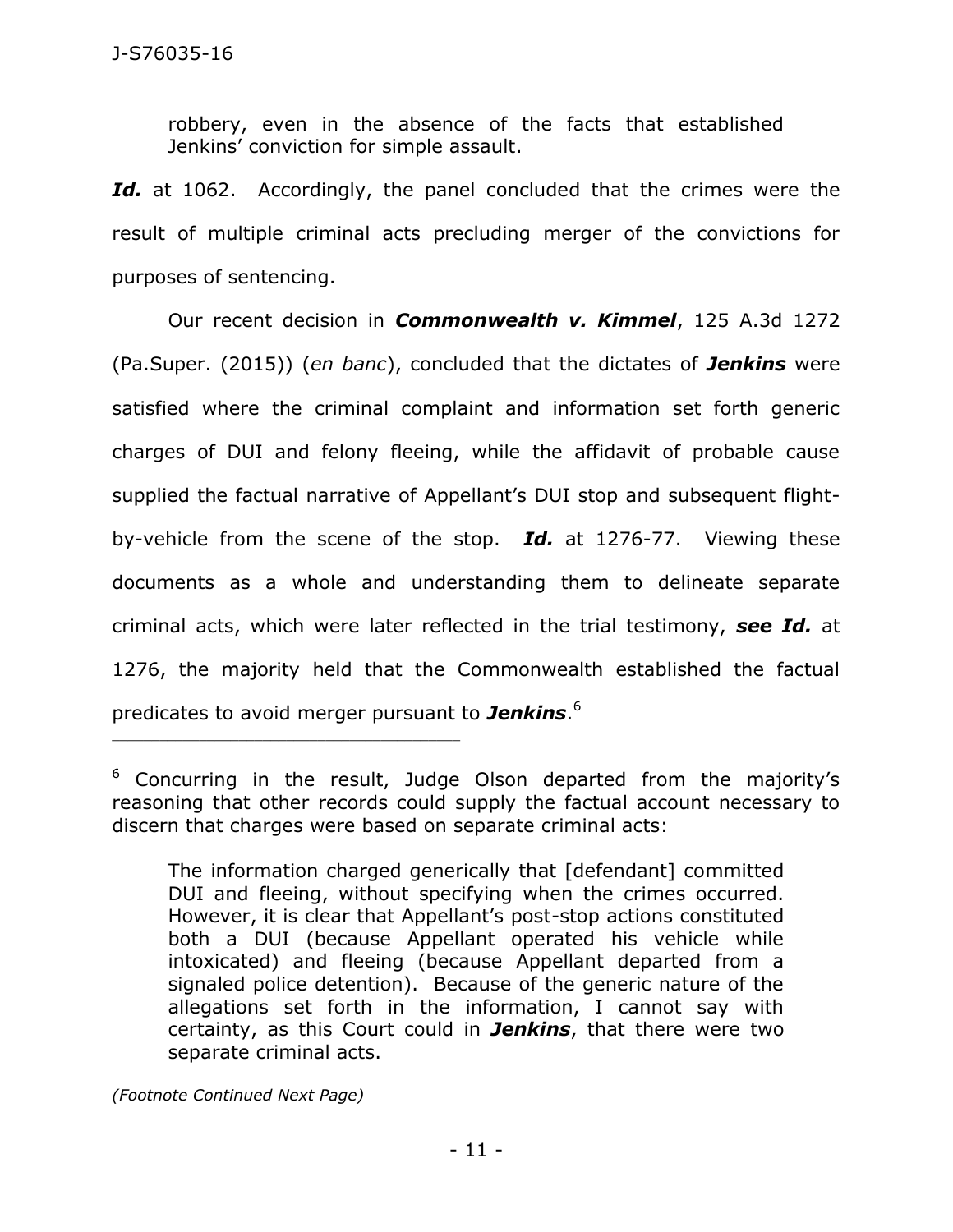Applying pertinent authority to the present matter, it is apparent from the criminal information, complaint, and affidavit of probable cause that the Commonwealth did not allege criminal acts that constituted terroristic threats as distinct or delineated from the conduct that constituted robbery. Indeed, the information offers only a generic recitation of the offenses and the statutory elements of each, while the factual accounts in both the complaint and the affidavit of probable cause describe Appellant's "approach" of the complainant and robbery by gunpoint in the next moment as a seamless event occurring in the course of a theft.

Unlike in *Jenkins* and *Kimmel*, therefore, neither the charging information nor supporting documents of record describe the operative facts in such a way as to distinguish the specific conduct underlying the offenses of robbery and terroristic threats, respectively. We may not conclude, therefore, that the offenses were based on two discrete criminal acts for

*(Footnote Continued)* \_\_\_\_\_\_\_\_\_\_\_\_\_\_\_\_\_\_\_\_\_\_\_

In reviewing the information in this case, the total lack of facts prevents me from concluding that Appellant was charged with a DUI, followed by a stop, followed by a charge for fleeing while DUI. Nor can I say with certainty that the jury necessarily found this version of the events proven beyond a reasonable doubt. In the absence of precise allegations (similar to those in Jenkins) asserting that Appellant's DUI offense arose from his pre-stop operation of a motor vehicle, it is just as conceivable that the Commonwealth charged Appellant with DUI, and fleeing while DUI, based entirely on his conduct following the traffic stop by [the police officer].

*Id.* at 1280, 1281 (Olson, J. concurring).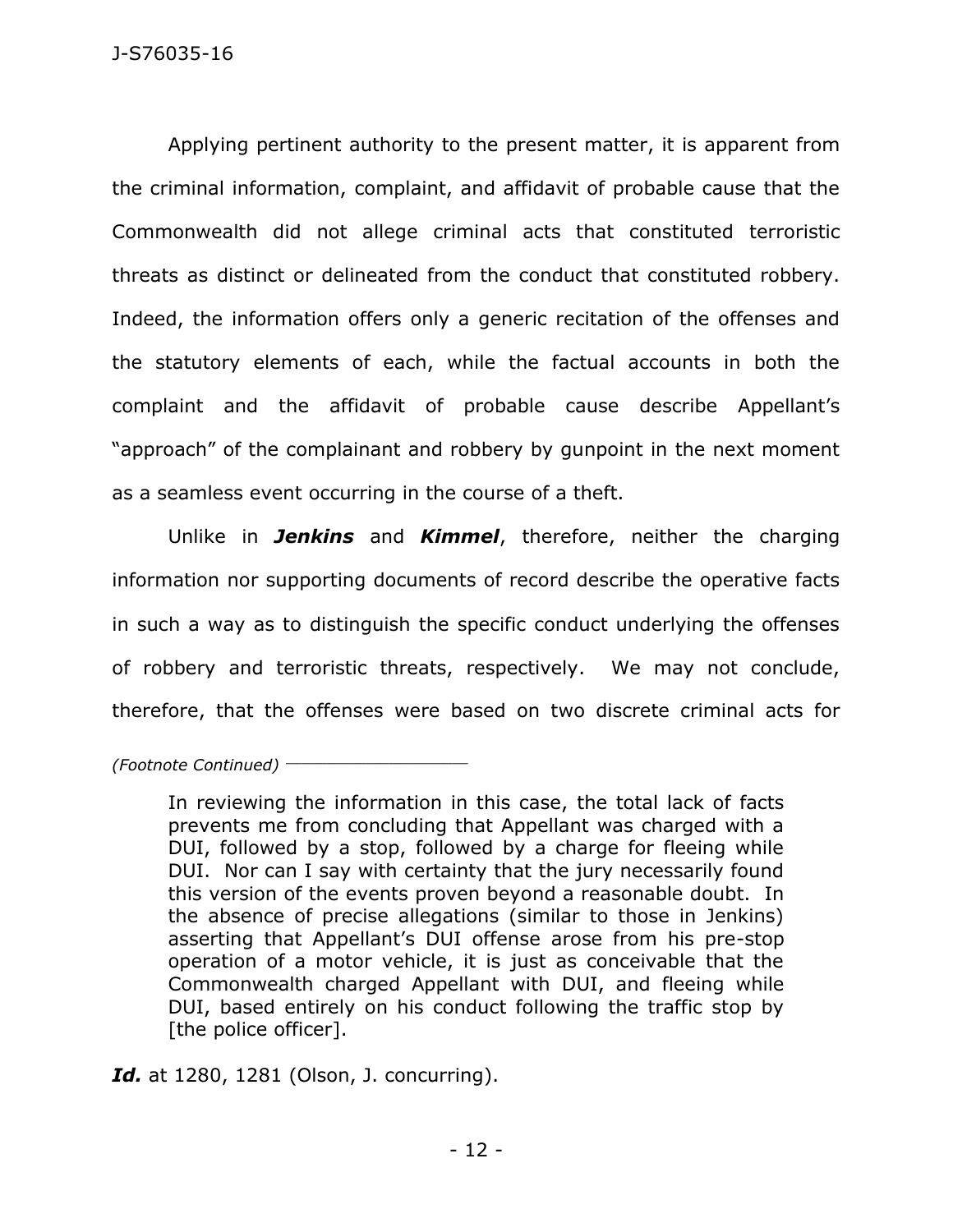purposes of avoiding merger at sentencing. *Compare Commonwealth v. Melvin,* 548 A.2d 275, 280–281 (Pa.Super. 1988) (terroristic threats did not merge with robbery where, after defendant completed robbery, he ordered people remaining in store to get into back room or he would shoot them. "Although the terroristic threat and the robbery occurred during the same episode, each act was a separate and distinct injury....").

We must, then, turn to the second part of the Section 9765 test and examine whether all of the statutory elements of terroristic threats as charged are subsumed by the statutory elements of robbery. We find that they are.

Specifically, the relevant elements of terroristic threats comprise the communication of a threat to commit a crime of violence with the intent to cause terror. Robbery, as charged in this case, requires threatening serious bodily injury or intending to place a victim in fear of serious bodily injury. Though the two statutes do not employ identical words, it would be championing a distinction without a difference to conclude that threatening serious bodily injury or intending to cause fear of serious bodily injury was not the functional equivalent of a threat of violence intended to cause terror. Particularly where, as here, both offenses arose from the same act, we do not discern from these statutes the legislative intent to permit separate sentences. We must, therefore, reverse judgment of sentence in this respect, as Appellant's terroristic threats and robbery convictions merged for purposes of sentencing.

- 13 -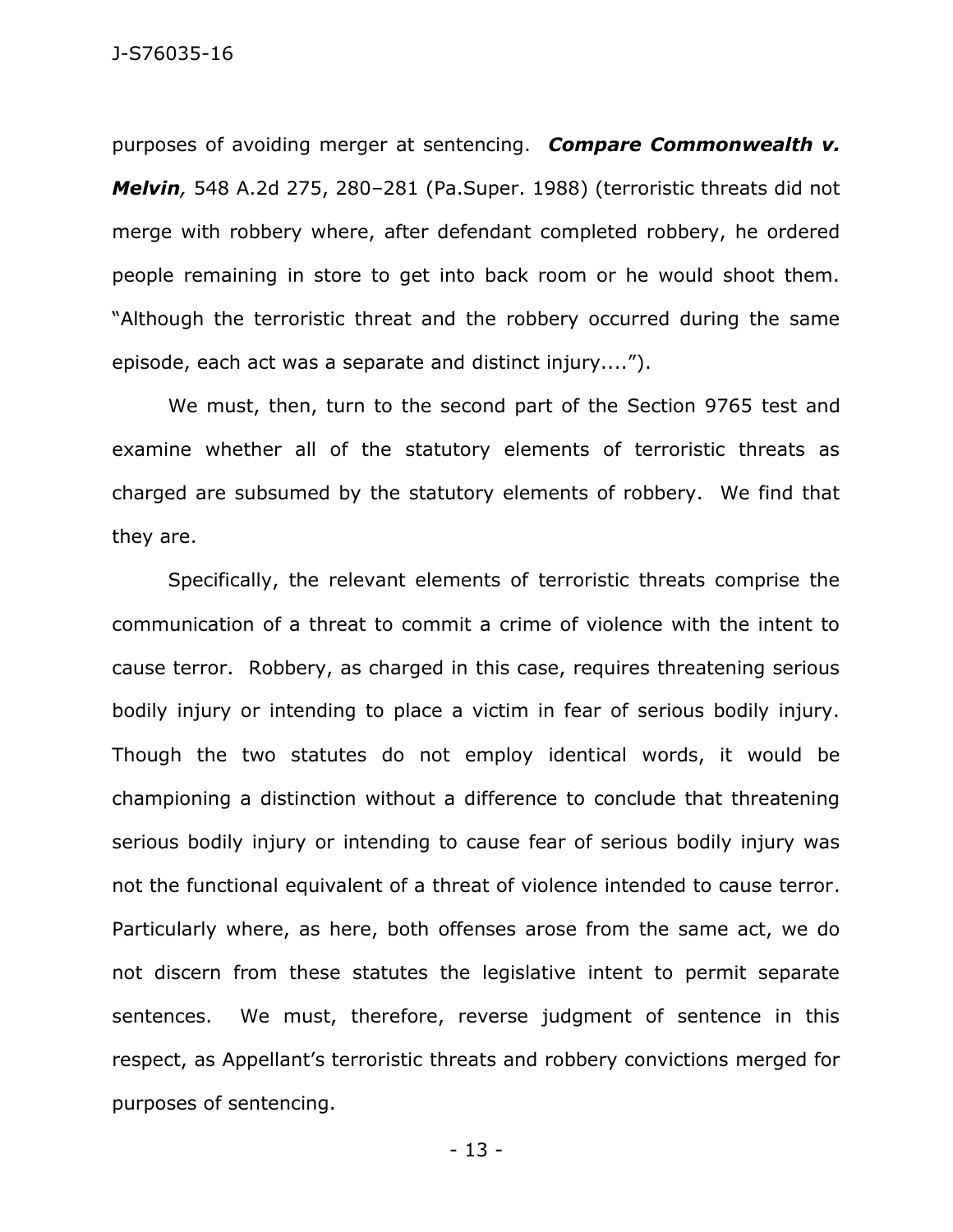In reviewing whether Appellant's conviction for REAP merges with his conviction for robbery, however, a comparison of the respective statutes leads to the conclusion that each offense requires proof of an element that the other does not, and, therefore, cannot merge for sentencing purposes. Indeed, among the elements of REAP is the requirement that the defendant possessed the "actual present ability to inflict harm." *See Reynolds*, *supra* at 727-28. This evidentiary burden exceeds that required for robbery under Section 3701(a)(1)(ii), which only requires proof that the defendant threatened another with, or intentionally placed a person in fear of, immediate serious bodily injury whether or not the ability to cause such injury was actual. Moreover, REAP does not concern itself with the victim's state of mind, while robbery under Section 3701(a)(1)(ii) requires proof that the victim was placed in fear of serious bodily injury. Appellant's merger argument with respect to REAP and robbery is, therefore, unavailing.

Appellant's conviction for simple assault, likewise, does not merge with his Section 3701(a)(1)(ii) robbery conviction when comparing the two statutes under a Section 9765 analysis. Appellant's simple assault conviction required evidence that he caused or attempted to cause complainant bodily injury, while his robbery conviction required no proof of injury or attempted injury but only that he threatened complainant with or intentionally placed him in fear of serious bodily injury. Conversely, robbery required proof that the proscribed conduct occurred during the course of a theft, while simple assault required no such proof. Between Appellant's

- 14 -